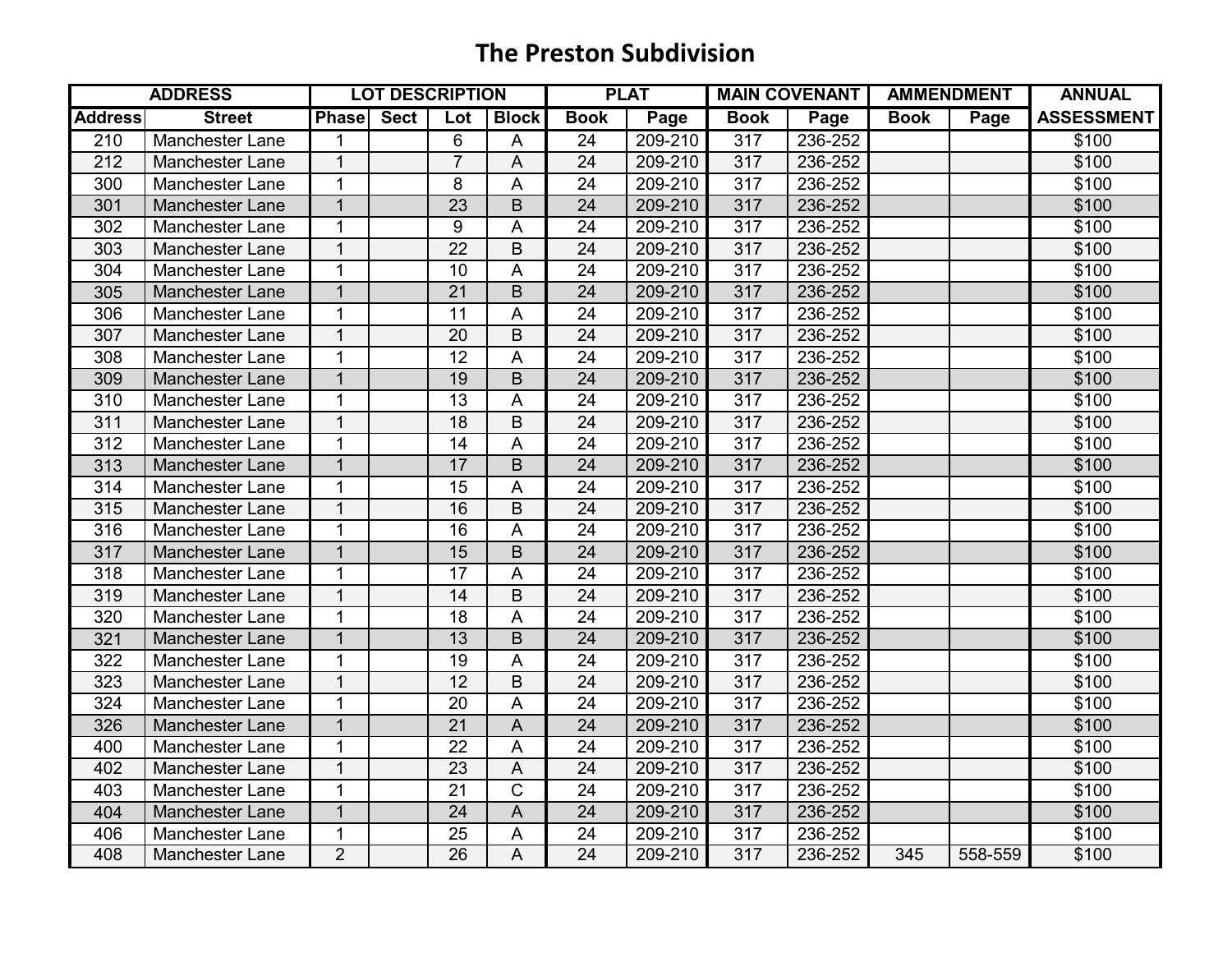|                | <b>ADDRESS</b>     |                | <b>LOT DESCRIPTION</b> |                 |                         |                 | <b>PLAT</b> |                  | <b>MAIN COVENANT</b> | <b>AMMENDMENT</b> |         | <b>ANNUAL</b>     |
|----------------|--------------------|----------------|------------------------|-----------------|-------------------------|-----------------|-------------|------------------|----------------------|-------------------|---------|-------------------|
| <b>Address</b> | <b>Street</b>      | <b>Phase</b>   | <b>Sect</b>            | Lot             | <b>Block</b>            | <b>Book</b>     | Page        | <b>Book</b>      | Page                 | <b>Book</b>       | Page    | <b>ASSESSMENT</b> |
| 92             | <b>Amber Drive</b> | $\overline{2}$ |                        | $\overline{25}$ | $\overline{C}$          | 25              | 107-108     | 317              | 236-252              | 345               | 558-559 | \$100             |
| 94             | <b>Amber Drive</b> | $\overline{2}$ |                        | $\overline{24}$ | $\overline{C}$          | 25              | 107-108     | 317              | 236-252              | 345               | 558-559 | \$100             |
| 96             | <b>Amber Drive</b> | $\overline{2}$ |                        | 23              | $\overline{C}$          | 25              | 107-108     | 317              | 236-252              | 345               | 558-559 | \$100             |
| 98             | <b>Amber Drive</b> | $\overline{2}$ |                        | 22              | $\overline{C}$          | 25              | 107-108     | 317              | 236-252              | 345               | 558-559 | \$100             |
| 101            | <b>Amber Drive</b> | $\overline{2}$ |                        | $\mathbf{1}$    | F                       | 25              | 107-108     | 317              | 236-252              | 345               | 558-559 | \$100             |
| 102            | <b>Amber Drive</b> | $\overline{2}$ |                        | 27              | A                       | 25              | 107-108     | 317              | 236-252              | 345               | 558-559 | \$100             |
| 103            | <b>Amber Drive</b> | $\overline{2}$ |                        | 2               | F                       | 25              | 107-108     | 317              | 236-252              | 345               | 558-559 | \$100             |
| 104            | <b>Amber Drive</b> | $\overline{2}$ |                        | 28              | A                       | 25              | 107-108     | 317              | 236-252              | 345               | 558-559 | \$100             |
| 105            | <b>Amber Drive</b> | $\overline{2}$ |                        | $\overline{3}$  | $\overline{\mathsf{F}}$ | 25              | 107-108     | 317              | 236-252              | 345               | 558-559 | \$100             |
| 106            | <b>Amber Drive</b> | $\overline{2}$ |                        | 29              | A                       | $\overline{25}$ | 107-108     | 317              | 236-252              | 345               | 558-559 | \$100             |
| 107            | <b>Amber Drive</b> | $\overline{2}$ |                        | 4               | F                       | $\overline{25}$ | 107-108     | 317              | 236-252              | 345               | 558-559 | \$100             |
| 108            | <b>Amber Drive</b> | $\overline{2}$ |                        | 30              | A                       | 25              | 107-108     | 317              | 236-252              | 345               | 558-559 | \$100             |
| 109            | <b>Amber Drive</b> | $\overline{2}$ |                        | 5               | F                       | 25              | 107-108     | 317              | 236-252              | 345               | 558-559 | \$100             |
| 110            | <b>Amber Drive</b> | $\overline{2}$ |                        | 31              | A                       | 25              | 107-108     | 317              | 236-252              | 345               | 558-559 | \$100             |
| 111            | <b>Amber Drive</b> | $\overline{2}$ |                        | 6               | F                       | 25              | 107-108     | 317              | 236-252              | 345               | 558-559 | \$100             |
| 112            | <b>Amber Drive</b> | $\overline{2}$ |                        | 32              | A                       | 25              | 107-108     | 317              | 236-252              | 345               | 558-559 | \$100             |
| 113            | <b>Amber Drive</b> | $\overline{2}$ |                        | $\overline{7}$  | F                       | 25              | 107-108     | 317              | 236-252              | 345               | 558-559 | \$100             |
| 114            | <b>Amber Drive</b> | $\overline{2}$ |                        | 33              | A                       | $\overline{25}$ | 107-108     | 317              | 236-252              | 345               | 558-559 | \$100             |
| 115            | <b>Amber Drive</b> | $\overline{2}$ |                        | 8               | F                       | $\overline{25}$ | $107 - 108$ | 317              | $236 - 252$          | $\overline{345}$  | 558-559 | \$100             |
| 116            | <b>Amber Drive</b> | $\overline{2}$ |                        | 34              | A                       | 25              | 107-108     | 317              | 236-252              | 345               | 558-559 | \$100             |
| 117            | <b>Amber Drive</b> | $\overline{2}$ |                        | 9               | F                       | 25              | 107-108     | 317              | 236-252              | 345               | 558-559 | \$100             |
| 118            | <b>Amber Drive</b> | $\overline{2}$ |                        | 35              | A                       | 25              | 107-108     | 317              | 236-252              | 345               | 558-559 | \$100             |
| 119            | <b>Amber Drive</b> | $\overline{2}$ |                        | 10              | $\overline{F}$          | 25              | 107-108     | 317              | 236-252              | 345               | 558-559 | \$100             |
| 120            | <b>Amber Drive</b> | $\overline{2}$ |                        | 36              | A                       | 25              | 107-108     | 317              | 236-252              | 345               | 558-559 | \$100             |
| 121            | <b>Amber Drive</b> | $\overline{2}$ |                        | 11              | F                       | 25              | 107-108     | 317              | 236-252              | 345               | 558-559 | \$100             |
| 122            | <b>Amber Drive</b> | $\overline{2}$ |                        | $\overline{37}$ | A                       | $\overline{25}$ | 107-108     | $\overline{317}$ | 236-252              | 345               | 558-559 | \$100             |
| 123            | <b>Amber Drive</b> | $\overline{2}$ |                        | $\overline{12}$ | F                       | 25              | 107-108     | 317              | 236-252              | 345               | 558-559 | \$100             |
| 124            | <b>Amber Drive</b> | $\overline{2}$ |                        | $\overline{38}$ | A                       | $\overline{25}$ | 107-108     | 317              | 236-252              | 345               | 558-559 | \$100             |
| 125            | <b>Amber Drive</b> | $\overline{2}$ |                        | 13              | F                       | 25              | 107-108     | 317              | 236-252              | 345               | 558-559 | \$100             |
| 126            | <b>Amber Drive</b> | $\overline{2}$ |                        | 39              | A                       | $\overline{25}$ | 107-108     | 317              | 236-252              | 345               | 558-559 | \$100             |
| 127            | <b>Amber Drive</b> | $\overline{2}$ |                        | 14              | F                       | 25              | 107-108     | 317              | 236-252              | 345               | 558-559 | \$100             |
| 128            | <b>Amber Drive</b> | $\overline{2}$ |                        | 40              | A                       | 25              | 107-108     | 317              | 236-252              | 345               | 558-559 | \$100             |
| 129            | <b>Amber Drive</b> | $\overline{2}$ |                        | 15              | F                       | 25              | 107-108     | 317              | 236-252              | 345               | 558-559 | \$100             |
| 130            | <b>Amber Drive</b> | $\overline{2}$ |                        | 41              | A                       | $\overline{25}$ | 107-108     | 317              | 236-252              | 345               | 558-559 | \$100             |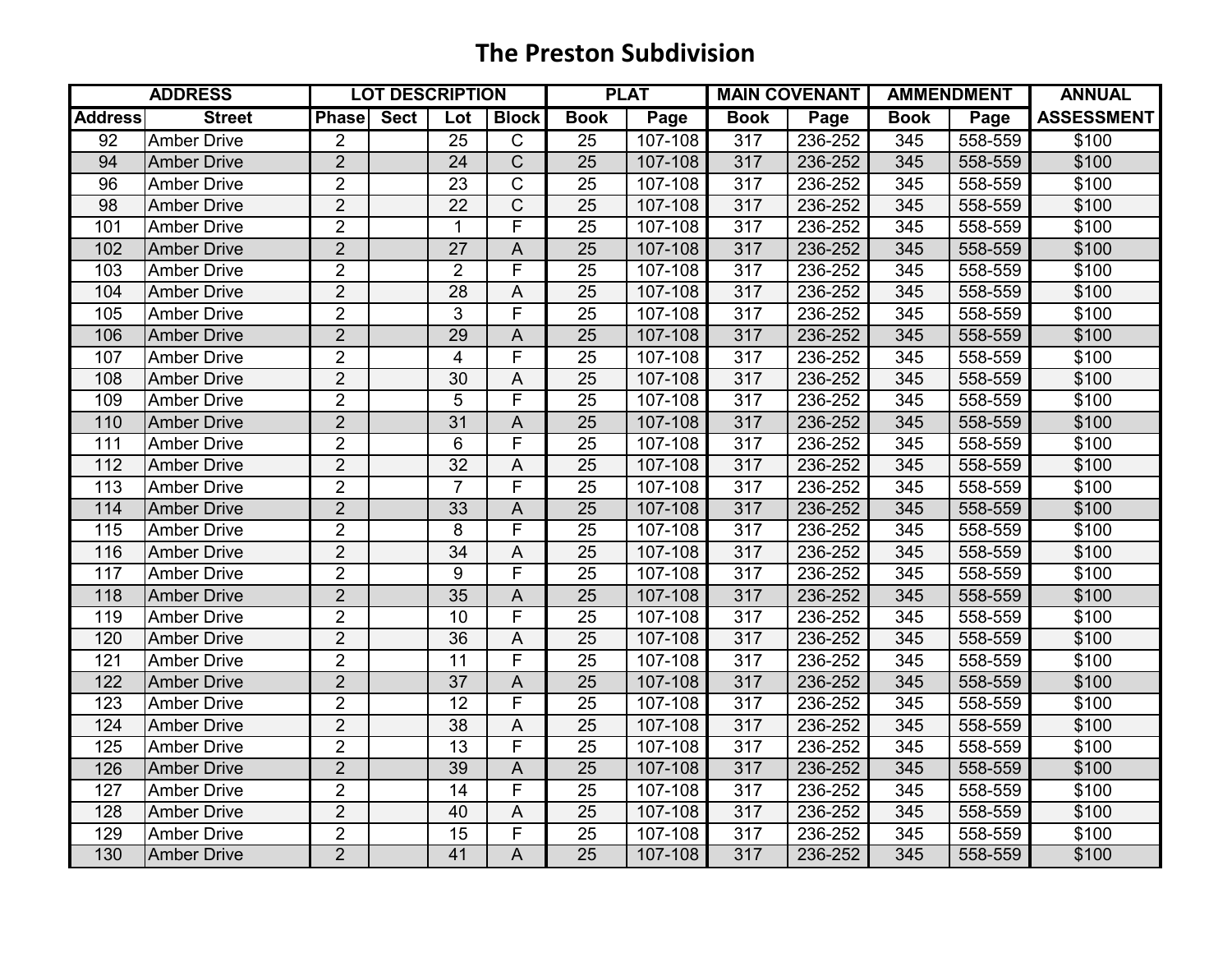|                  | <b>ADDRESS</b>     |                | <b>LOT DESCRIPTION</b> |                 |                         | <b>PLAT</b>     |                      | <b>MAIN COVENANT</b> |         | <b>AMMENDMENT</b> |         | <b>ANNUAL</b>     |
|------------------|--------------------|----------------|------------------------|-----------------|-------------------------|-----------------|----------------------|----------------------|---------|-------------------|---------|-------------------|
| <b>Address</b>   | <b>Street</b>      | <b>Phase</b>   | <b>Sect</b>            | Lot             | <b>Block</b>            | <b>Book</b>     | Page                 | <b>Book</b>          | Page    | <b>Book</b>       | Page    | <b>ASSESSMENT</b> |
| 131              | <b>Amber Drive</b> | $\overline{2}$ |                        | $\overline{16}$ | F                       | 25              | 107-108              | 317                  | 236-252 | 345               | 558-559 | \$100             |
| 132              | <b>Amber Drive</b> | $\overline{2}$ |                        | 42              | A                       | $\overline{25}$ | 107-108              | 317                  | 236-252 | 345               | 558-559 | \$100             |
| 133              | <b>Amber Drive</b> | $\overline{2}$ |                        | 17              | $\overline{\mathsf{F}}$ | 25              | 107-108              | 317                  | 236-252 | 345               | 558-559 | \$100             |
| 134              | <b>Amber Drive</b> | $\overline{2}$ |                        | 43              | $\overline{A}$          | 25              | 107-108              | 317                  | 236-252 | 345               | 558-559 | \$100             |
| 135              | <b>Amber Drive</b> | $\overline{2}$ |                        | 18              | F                       | 25              | 107-108              | 317                  | 236-252 | 345               | 558-559 | \$100             |
| 136              | <b>Amber Drive</b> | $\overline{2}$ |                        | 44              | A                       | 25              | 107-108              | 317                  | 236-252 | 345               | 558-559 | \$100             |
| 137              | <b>Amber Drive</b> | $\overline{2}$ |                        | 19              | F                       | 25              | 107-108              | 317                  | 236-252 | 345               | 558-559 | \$100             |
| 138              | <b>Amber Drive</b> | $\overline{2}$ |                        | 45              | A                       | 25              | 107-108              | 317                  | 236-252 | 345               | 558-559 | \$100             |
| 139              | <b>Amber Drive</b> | $\overline{2}$ |                        | $\overline{20}$ | $\overline{\mathsf{F}}$ | 25              | 107-108              | 317                  | 236-252 | 345               | 558-559 | \$100             |
| 140              | <b>Amber Drive</b> | $\overline{2}$ |                        | 46              | A                       | $\overline{25}$ | 107-108              | 317                  | 236-252 | 345               | 558-559 | \$100             |
| 141              | <b>Amber Drive</b> | $\overline{2}$ |                        | 21              | F                       | $\overline{25}$ | 107-108              | 317                  | 236-252 | 345               | 558-559 | \$100             |
| 142              | <b>Amber Drive</b> | $\overline{2}$ |                        | 47              | A                       | 25              | 107-108              | 317                  | 236-252 | 345               | 558-559 | \$100             |
| 144              | <b>Amber Drive</b> | $\overline{2}$ |                        | 48              | A                       | 25              | 107-108              | 317                  | 236-252 | 345               | 558-559 | \$100             |
| 146              | <b>Amber Drive</b> | $\overline{2}$ |                        | 49              | A                       | $\overline{25}$ | 107-108              | 317                  | 236-252 | 345               | 558-559 | \$100             |
| 148              | <b>Amber Drive</b> | $\overline{2}$ |                        | 50              | A                       | 25              | 107-108              | 317                  | 236-252 | 345               | 558-559 | \$100             |
| 200              | <b>Amber Drive</b> | $\overline{2}$ |                        | 51              | A                       | 25              | 107-108              | 317                  | 236-252 | 345               | 558-559 | \$100             |
| 201              | <b>Amber Drive</b> | $\overline{2}$ |                        | 1               |                         | 25              | 107-108              | 317                  | 236-252 | 345               | 558-559 | \$100             |
| 202              | <b>Amber Drive</b> | $\overline{2}$ |                        | 52              | A                       | $\overline{25}$ | 107-108              | 317                  | 236-252 | 345               | 558-559 | \$100             |
| 203              | <b>Amber Drive</b> | $\overline{2}$ |                        | $\overline{2}$  |                         | $\overline{25}$ | $\overline{107-108}$ | 317                  | 236-252 | 345               | 558-559 | \$100             |
| 204              | <b>Amber Drive</b> | $\overline{2}$ |                        | 53              | A                       | 25              | 107-108              | 317                  | 236-252 | 345               | 558-559 | \$100             |
| 205              | <b>Amber Drive</b> | 3              |                        | 3               |                         | 26              | 130                  | 317                  | 236-252 | 418               | 479-480 | \$100             |
| 206              | <b>Amber Drive</b> | 3              |                        | 54              | A                       | 26              | 130                  | 317                  | 236-252 | 418               | 479-480 | \$100             |
| 207              | <b>Amber Drive</b> | $\overline{3}$ |                        | $\overline{4}$  |                         | 26              | 130                  | 317                  | 236-252 | 418               | 479-480 | \$100             |
| 208              | <b>Amber Drive</b> | 3              |                        | 55              | A                       | 26              | 130                  | 317                  | 236-252 | 418               | 479-480 | \$100             |
| 209              | <b>Amber Drive</b> | 3              |                        | 5               |                         | 26              | 130                  | 317                  | 236-252 | 418               | 479-480 | \$100             |
| 210              | <b>Amber Drive</b> | $\overline{3}$ |                        | 56              | A                       | $\overline{26}$ | 130                  | 317                  | 236-252 | 418               | 479-480 | \$100             |
| 211              | <b>Amber Drive</b> | 3              |                        | 6               |                         | 26              | 130                  | 317                  | 236-252 | 418               | 479-480 | \$100             |
| 212              | <b>Amber Drive</b> | $\overline{3}$ |                        | 57              | A                       | $\overline{26}$ | 130                  | 317                  | 236-252 | 418               | 479-480 | \$100             |
| 213              | <b>Amber Drive</b> | 3              |                        | $\overline{7}$  |                         | 26              | 130                  | 317                  | 236-252 | 418               | 479-480 | \$100             |
| 214              | <b>Amber Drive</b> | 3              |                        | 58              | A                       | $\overline{26}$ | 130                  | 317                  | 236-252 | 418               | 479-480 | \$100             |
| 215              | <b>Amber Drive</b> | 3              |                        | 8               |                         | 26              | 130                  | 317                  | 236-252 | 418               | 479-480 | \$100             |
| 216              | <b>Amber Drive</b> | 3              |                        | 59              | A                       | 26              | 130                  | 317                  | 236-252 | 418               | 479-480 | \$100             |
| 217              | <b>Amber Drive</b> | 3              |                        | 9               |                         | 26              | 130                  | 317                  | 236-252 | 418               | 479-480 | \$100             |
| $\overline{218}$ | <b>Amber Drive</b> | $\overline{3}$ |                        | 60              | A                       | $\overline{26}$ | 130                  | 317                  | 236-252 | 418               | 479-480 | \$100             |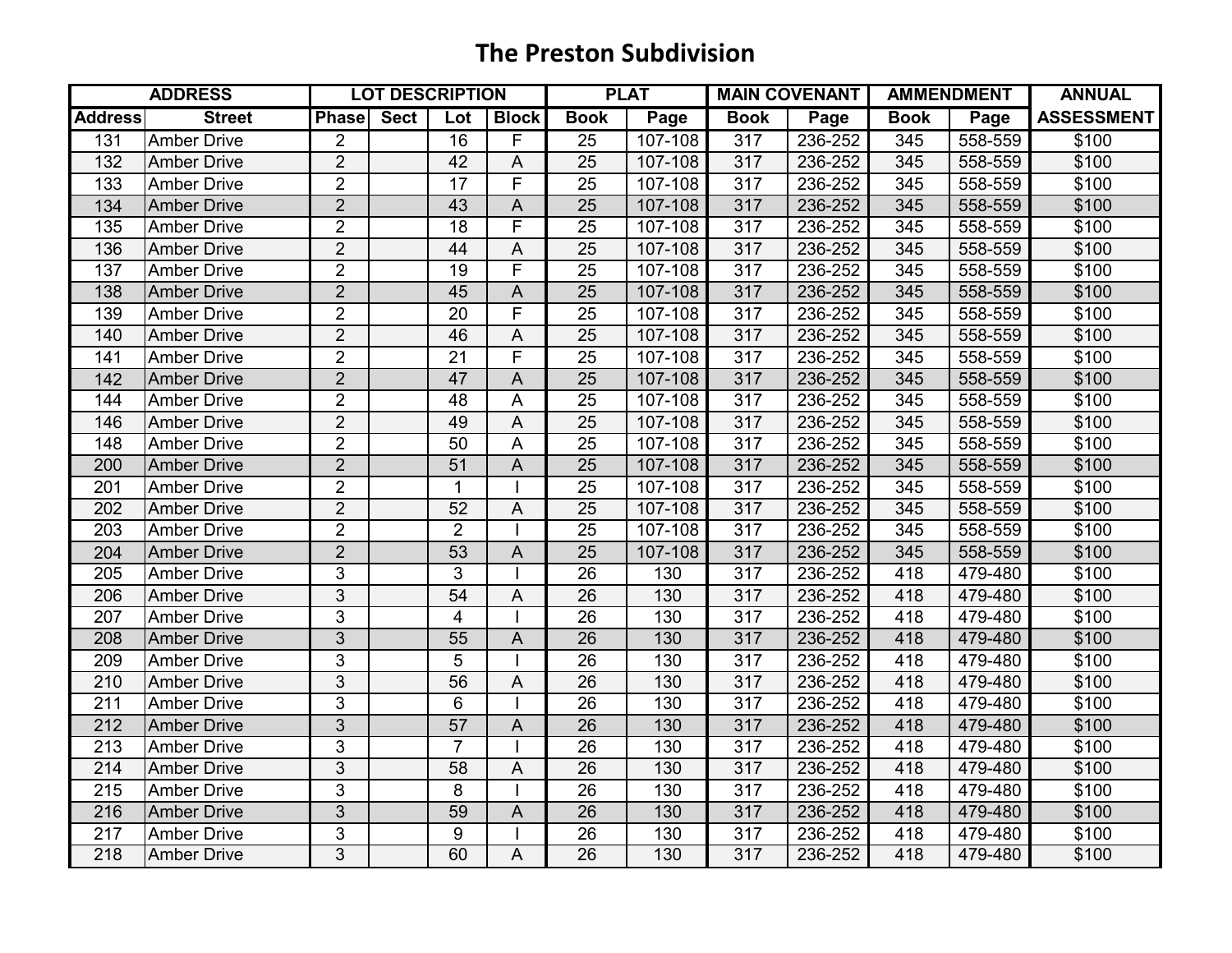|                | <b>ADDRESS</b>      |                | <b>LOT DESCRIPTION</b> |                 |                |                 | <b>PLAT</b> |             | <b>MAIN COVENANT</b> | <b>AMMENDMENT</b> |         | <b>ANNUAL</b>     |
|----------------|---------------------|----------------|------------------------|-----------------|----------------|-----------------|-------------|-------------|----------------------|-------------------|---------|-------------------|
| <b>Address</b> | <b>Street</b>       | Phase          | <b>Sect</b>            | Lot             | <b>Block</b>   | <b>Book</b>     | Page        | <b>Book</b> | Page                 | <b>Book</b>       | Page    | <b>ASSESSMENT</b> |
| 219            | <b>Amber Drive</b>  | 3              |                        | $\overline{10}$ |                | 26              | 130         | 317         | 236-252              | 418               | 479-480 | \$100             |
| 220            | <b>Amber Drive</b>  | $\overline{3}$ |                        | 61              | A              | $\overline{26}$ | 130         | 317         | 236-252              | 418               | 479-480 | \$100             |
| 221            | <b>Amber Drive</b>  | 3              |                        | 11              |                | 26              | 130         | 317         | 236-252              | 418               | 479-480 | \$100             |
| 222            | <b>Amber Drive</b>  | 3              |                        | 62              | A              | 26              | 130         | 317         | 236-252              | 418               | 479-480 | \$100             |
| 223            | <b>Amber Drive</b>  | 3              |                        | 12              |                | 26              | 130         | 317         | 236-252              | 418               | 479-480 | \$100             |
| 224            | <b>Amber Drive</b>  | 3              |                        | 63              | $\overline{A}$ | 26              | 130         | 317         | 236-252              | 418               | 479-480 | \$100             |
| 225            | <b>Amber Drive</b>  | 3              |                        | 13              |                | 26              | 130         | 317         | 236-252              | 418               | 479-480 | \$100             |
| 226            | <b>Amber Drive</b>  | 3              |                        | 64              | A              | 26              | 130         | 317         | 236-252              | 418               | 479-480 | \$100             |
| 227            | <b>Amber Drive</b>  | 4              | $\overline{1}$         | 14              |                | $\overline{27}$ | 97          | 317         | 236-252              | 486               | 534-535 | \$100             |
| 228            | <b>Amber Drive</b>  | $\overline{4}$ | $\mathbf{1}$           | 65              | A              | $\overline{27}$ | 97          | 317         | 236-252              | 486               | 534-535 | \$100             |
| 230            | <b>Amber Drive</b>  | 4              | 1                      | 66              | A              | $\overline{27}$ | 97          | 317         | 236-252              | 486               | 534-535 | \$100             |
| 232            | <b>Amber Drive</b>  | 4              | $\overline{2}$         | 67              | A              | 27              | 129         | 317         | 236-252              | 492               | 181-182 | \$100             |
| 234            | <b>Amber Drive</b>  | 4              | $\overline{2}$         | 68              | A              | 27              | 129         | 317         | 236-252              | 492               | 181-182 | \$100             |
| 236            | <b>Amber Drive</b>  | $\overline{4}$ | $\overline{2}$         | 69              | A              | 27              | 129         | 317         | 236-252              | 492               | 181-182 | \$100             |
| 238            | <b>Amber Drive</b>  | 4              | $\overline{2}$         | 70              | A              | 27              | 129         | 317         | 236-252              | 492               | 181-182 | \$100             |
| 300            | <b>Amber Drive</b>  | 4              | $\overline{2}$         | 71              | A              | 27              | 129         | 317         | 236-252              | 492               | 181-182 | \$100             |
| 302            | <b>Amber Drive</b>  | 4              | $\overline{2}$         | 72              | A              | 27              | 129         | 317         | 236-252              | 492               | 181-182 | \$100             |
| 303            | <b>Amber Drive</b>  | $\overline{4}$ | 3                      | $\overline{52}$ | E              | $\overline{27}$ | 176         | 317         | 236-252              | 514               | 632-633 | \$100             |
| 304            | <b>Amber Drive</b>  | 4              | 3                      | $\overline{73}$ | A              | $\overline{27}$ | 176         | 317         | $236 - 252$          | 514               | 632-633 | \$100             |
| 305            | <b>Amber Drive</b>  | $\overline{4}$ | 3                      | 53              | E              | 27              | 176         | 317         | 236-252              | 514               | 632-633 | \$100             |
| 306            | <b>Amber Drive</b>  | 4              | 3                      | 74              | A              | 27              | 176         | 317         | 236-252              | 514               | 632-633 | \$100             |
| 307            | <b>Amber Drive</b>  | $\overline{4}$ | 3                      | 54              | E              | 27              | 176         | 317         | 236-252              | 514               | 632-633 | \$100             |
| 308            | <b>Amber Drive</b>  | 4              | 3                      | $\overline{75}$ | A              | $\overline{27}$ | 176         | 317         | 236-252              | 514               | 632-633 | \$100             |
| 309            | <b>Amber Drive</b>  | $\overline{4}$ | 3                      | 55              | E              | 27              | 176         | 317         | 236-252              | 514               | 632-633 | \$100             |
| 311            | <b>Amber Drive</b>  | 4              | 3                      | 56              | E              | 27              | 176         | 317         | 236-252              | 514               | 632-633 | \$100             |
| 313            | <b>Amber Drive</b>  | $\overline{4}$ | $\overline{3}$         | 57              | $\overline{E}$ | $\overline{27}$ | 176         | 317         | 236-252              | 514               | 632-633 | \$100             |
| 101            | Preston Lane        | 1              |                        | 1               | $\mathsf{C}$   | 24              | 209-210     | 317         | 236-252              |                   |         | \$100             |
| 102            | <b>Preston Lane</b> | $\overline{1}$ |                        | $\overline{1}$  | B              | $\overline{24}$ | 209-210     | 317         | 236-252              |                   |         | \$100             |
| 103            | <b>Preston Lane</b> | $\overline{1}$ |                        | $\overline{2}$  | $\mathsf{C}$   | 24              | 209-210     | 317         | 236-252              |                   |         | \$100             |
| 104            | <b>Preston Lane</b> | $\mathbf{1}$   |                        | $\overline{2}$  | $\mathsf B$    | 24              | 209-210     | 317         | 236-252              |                   |         | \$100             |
| 105            | <b>Preston Lane</b> | 1              |                        | 3               | $\mathsf C$    | 24              | 209-210     | 317         | 236-252              |                   |         | \$100             |
| 106            | Preston Lane        | $\mathbf{1}$   |                        | 3               | B              | 24              | 209-210     | 317         | 236-252              |                   |         | \$100             |
| 107            | <b>Preston Lane</b> | 1              |                        | 4               | $\mathsf C$    | 24              | 209-210     | 317         | 236-252              |                   |         | \$100             |
| 108            | <b>Preston Lane</b> | $\mathbf{1}$   |                        | $\overline{4}$  | B              | $\overline{24}$ | 209-210     | 317         | 236-252              |                   |         | \$100             |